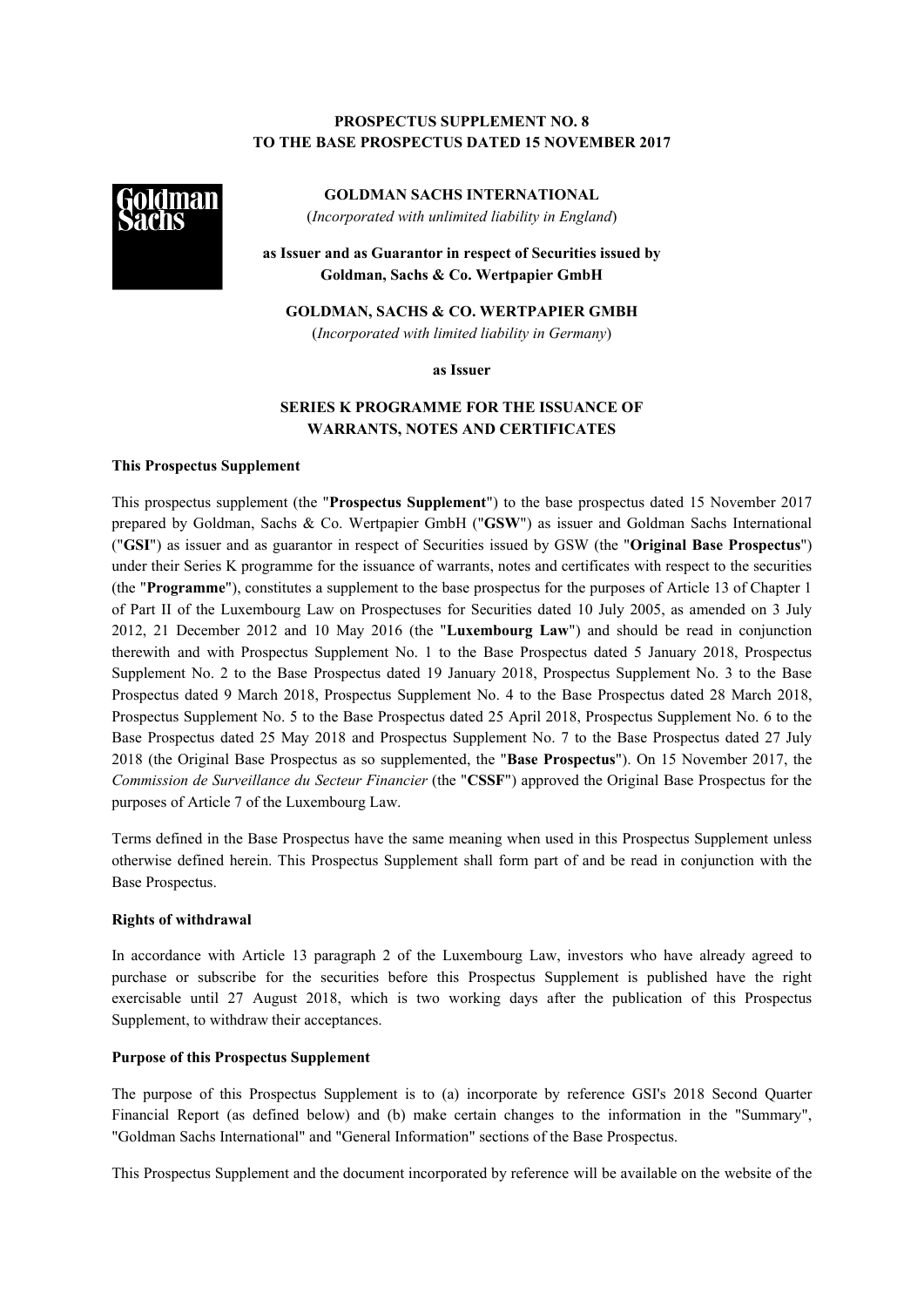Luxembourg Stock Exchange at *www.bourse.lu*.

### **Information being supplemented**

### *Incorporation by reference*

This Prospectus Supplement supplements the Base Prospectus by incorporating by reference the unaudited quarterly financial report of Goldman Sachs International for the quarter ended 30 June 2018 ("**GSI's 2018 Second Quarter Financial Report**").

A copy of GSI's 2018 Second Quarter Financial Report, has been filed with the CSSF in its capacity as competent authority under the Prospectus Directive.

GSI's 2018 Second Quarter Financial Report is incorporated by reference into, and forms part of, this Prospectus Supplement, and the information contained in this Prospectus Supplement and GSI's 2018 Second Quarter Financial Report shall be deemed to update and, where applicable, supersede any information contained in the Base Prospectus, or any documents incorporated by reference therein.

### **Amendments to the Summary**

The Summary, as supplemented prior to this Prospectus Supplement, shall be amended by virtue of this Prospectus Supplement as follows:

(a) the paragraphs relating to GSI in Element B.12 (*Selected historical key financial information of the Issuer*) on pages 3 to 4 of the Original Base Prospectus shall be deleted and replaced with the following:

| <b>B.12</b>                                                                                    | <b>Selected</b><br>historical key<br>financial<br>information of | [The following table shows selected key historical financial information in<br>relation to GSI:                                              |              |                                   |                                           |                                               |  |
|------------------------------------------------------------------------------------------------|------------------------------------------------------------------|----------------------------------------------------------------------------------------------------------------------------------------------|--------------|-----------------------------------|-------------------------------------------|-----------------------------------------------|--|
| the Issuer                                                                                     |                                                                  | As at and for the six months<br>ended (unaudited)                                                                                            |              |                                   | As at and for the year ended<br>(audited) |                                               |  |
|                                                                                                | (in USD millions)                                                | 30 June 2018                                                                                                                                 | 30 June 2017 | 31 December<br>2017               | 31 December<br>2016                       |                                               |  |
|                                                                                                |                                                                  | <b>Operating Profit</b>                                                                                                                      | 1,694        | 1,150                             | 2,389                                     | 2,280                                         |  |
|                                                                                                |                                                                  | Profit on ordinary<br>activities before<br>taxation                                                                                          | 1,574        | 966                               | 2,091                                     | 1,943                                         |  |
|                                                                                                |                                                                  | Profit for the<br>financial period                                                                                                           | 1,172        | 715                               | 1,557                                     | 1,456                                         |  |
|                                                                                                |                                                                  | (in USD millions)                                                                                                                            |              | As of (unaudited)<br>30 June 2018 |                                           | As of (audited)<br>31 December<br>31 December |  |
|                                                                                                |                                                                  |                                                                                                                                              |              | 2017                              | 2016                                      |                                               |  |
|                                                                                                |                                                                  | <b>Fixed Assets</b>                                                                                                                          |              | 270                               | 210                                       | 140                                           |  |
|                                                                                                |                                                                  | <b>Current Assets</b>                                                                                                                        | 978,628      |                                   | 939,863                                   | 934,129                                       |  |
|                                                                                                |                                                                  | Total Shareholder's<br>funds                                                                                                                 |              | 33,085                            | 31,701                                    | 27,533                                        |  |
|                                                                                                |                                                                  | 1                                                                                                                                            |              |                                   |                                           |                                               |  |
| [There has been no material adverse change in the prospects of GSI since<br>31 December 2017.] |                                                                  |                                                                                                                                              |              |                                   |                                           |                                               |  |
|                                                                                                |                                                                  |                                                                                                                                              |              |                                   |                                           |                                               |  |
|                                                                                                |                                                                  | [Not applicable: there has been no significant change in the financial or<br>trading position particular to GSI subsequent to 30 June 2018.] |              |                                   |                                           |                                               |  |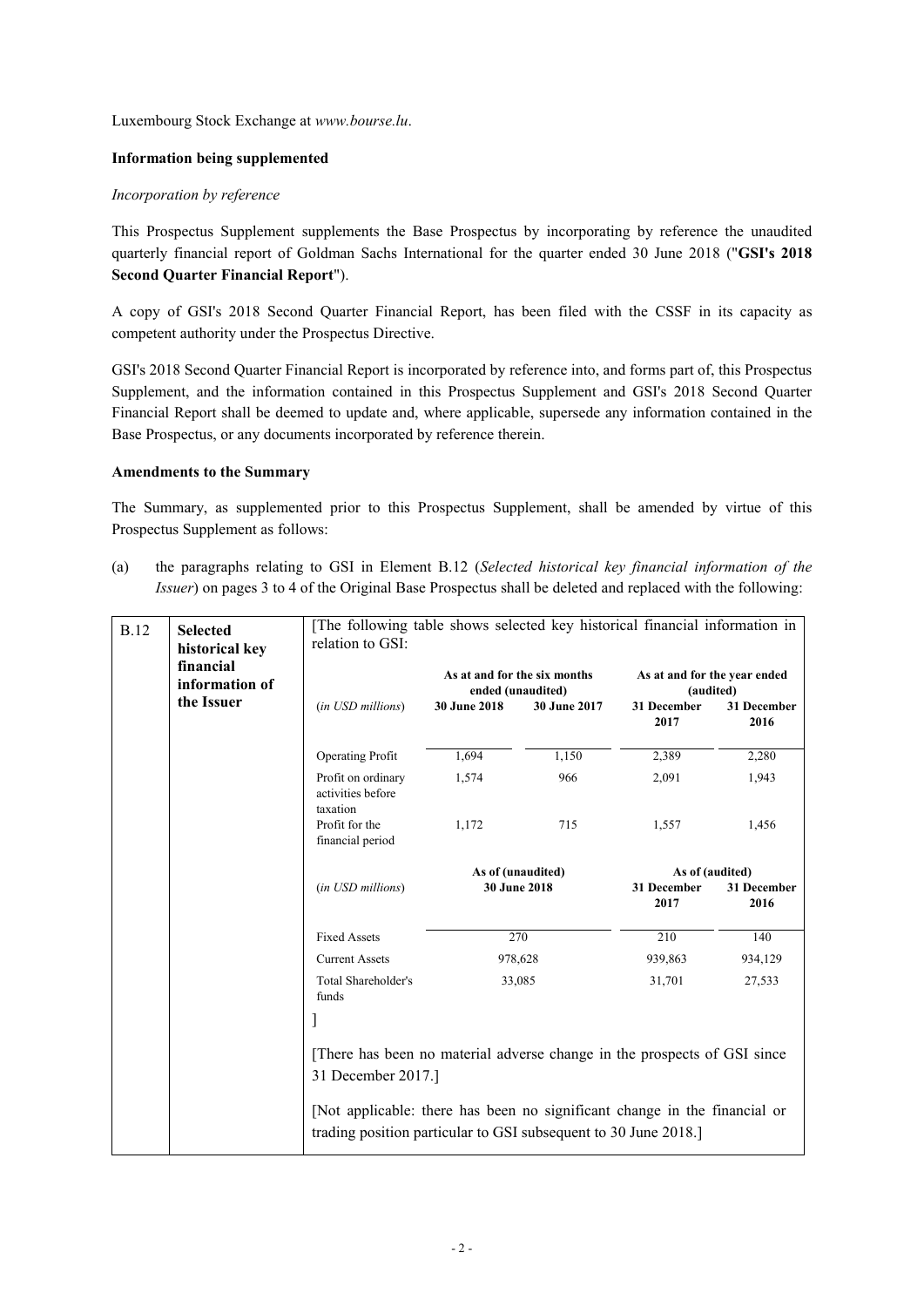(b) the paragraphs relating to GSI in Element B.19 (B.12) (*Selected historical key financial information of the Guarantor*) on pages 6 to 7 of the Original Base Prospectus shall be deleted and replaced with the following:

| <b>B.19</b><br>(B.12) | <b>Selected</b><br>historical key<br>financial<br>information of<br>the Guarantor | [The following table shows selected key historical financial information in<br>relation to GSI:                                              |                                                   |              |                                           |                     |  |
|-----------------------|-----------------------------------------------------------------------------------|----------------------------------------------------------------------------------------------------------------------------------------------|---------------------------------------------------|--------------|-------------------------------------------|---------------------|--|
|                       |                                                                                   |                                                                                                                                              | As at and for the six months<br>ended (unaudited) |              | As at and for the year ended<br>(audited) |                     |  |
|                       |                                                                                   | (in USD millions)                                                                                                                            | 30 June 2018                                      | 30 June 2017 | 31 December<br>2017                       | 31 December<br>2016 |  |
|                       |                                                                                   | <b>Operating Profit</b>                                                                                                                      | 1,694                                             | 1,150        | 2,389                                     | 2,280               |  |
|                       |                                                                                   | Profit on ordinary<br>activities before<br>taxation                                                                                          | 1,574                                             | 966          | 2,091                                     | 1,943               |  |
|                       |                                                                                   | Profit for the<br>financial period                                                                                                           | 1,172                                             | 715          | 1,557                                     | 1,456               |  |
|                       |                                                                                   |                                                                                                                                              | As of (unaudited)                                 |              | As of (audited)                           |                     |  |
|                       |                                                                                   | (in USD millions)                                                                                                                            |                                                   | 30 June 2018 | 31 December<br>2017                       | 31 December<br>2016 |  |
|                       |                                                                                   | <b>Fixed Assets</b>                                                                                                                          |                                                   | 270          | 210                                       | 140                 |  |
|                       |                                                                                   | <b>Current Assets</b>                                                                                                                        |                                                   | 978,628      | 939,863                                   | 934,129             |  |
|                       |                                                                                   | Total Shareholder's<br>funds                                                                                                                 |                                                   | 33,085       | 31,701                                    | 27,533              |  |
|                       |                                                                                   | J                                                                                                                                            |                                                   |              |                                           |                     |  |
|                       |                                                                                   | [There has been no material adverse change in the prospects of GSI since<br>31 December 2017.]                                               |                                                   |              |                                           |                     |  |
|                       |                                                                                   | [Not applicable: there has been no significant change in the financial or<br>trading position particular to GSI subsequent to 30 June 2018.] |                                                   |              |                                           |                     |  |

## **Amendments to the Base Prospectus**

The Base Prospectus, as supplemented prior to this Prospectus Supplement, is amended and supplemented as follows:

## 1. **Amendments to the section entitled Documents Incorporated By Reference**

The information in the section entitled "Documents Incorporated by Reference" of the Base Prospectus is amended and supplemented by:

(a) deleting the first paragraph of sub-section 1 entitled "Goldman Sachs International" on page 108 of the Original Base Prospectus and replacing it with the following:

### "1. **Goldman Sachs International**

GSI files documents and information with the Commission de Surveillance du Secteur Financier (the "**CSSF**"). The following documents, which GSI has filed with the CSSF, are hereby incorporated by reference into this Base Prospectus:

(a) The report on the Regulatory Ratios of Goldman Sachs International for the fiscal quarter ended 30 June 2018 ("**GSI's Regulatory Ratios, 30 June 2018**");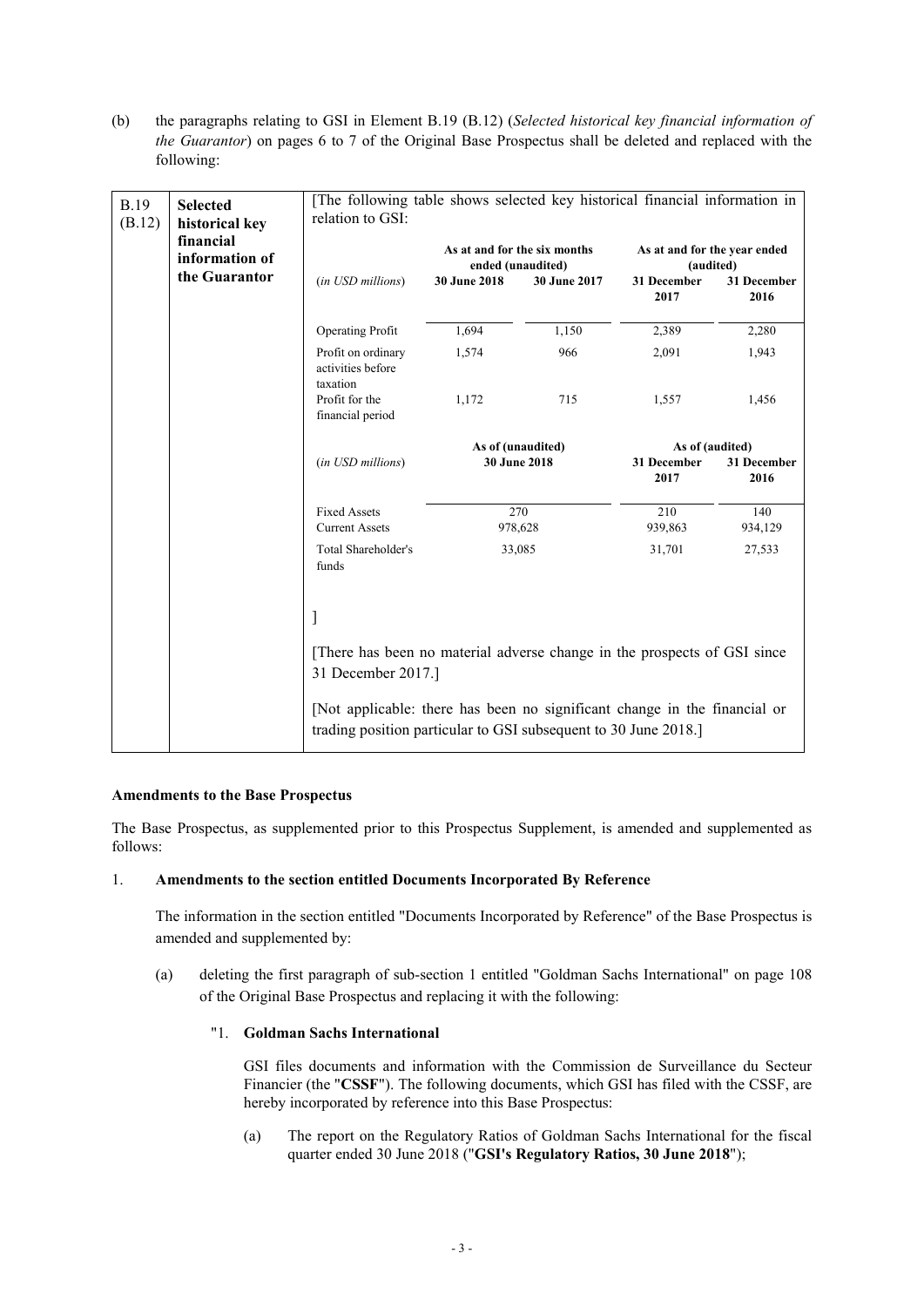- (b) The Unaudited Half-yearly Financial Report of GSI for the period ended 30 June 2018 ("**GSI's 2018 Second Quarter Financial Report**"), containing, in Part II, the Unaudited Financial Statements of GSI for the period ended 30 June 2018 ("**GSI's 2018 Second Quarter Financial Statements**");
- (c) The Unaudited Quarterly Financial Report of GSI for the period ended 31 March 2018 ("**GSI's 2018 First Quarter Financial Report**"), containing, in Part II, the Unaudited Financial Statements of GSI for the period ended 31 March 2018 ("**GSI's 2018 First Quarter Financial Statements**");
- (d) The report on the Regulatory Ratios of GSI for the fiscal quarter ended 31 March 2018 ("**GSI's Regulatory Ratios, 31 March 2018**");
- (e) The Annual Report for the fiscal year ended 31 December 2017 of GSI ("**GSI's 2017 Annual Report**"), containing, in Part II, the Directors' Report and Audited Financial Statements of GSI for the period ended 31 December 2017 ("**GSI's 2017 Financial Statements**");
- (f) The report on the Regulatory Ratios of GSI for the fiscal quarter ended 31 December 2017 ("**GSI's Regulatory Ratios, 31 December 2017**");
- (g) The Current Report in Form 8-K dated 28 December 2017 of the Goldman Sachs Group Inc. ("**GSG's 28 December 2017 Form 8-K**") as filed with the SEC on 28 December 2017;
- (h) The Unaudited Quarterly Financial Report of GSI for the period ended 30 September 2017 ("**GSI's 2017 Third Quarter Financial Report**"), containing, in Part II, the Unaudited Financial Statements of GSI for the period ended 30 September 2017 ("**GSI's 2017 Third Quarter Financial Statements**");
- (i) The Current Report in Form 8-K dated 12 September 2017 of the Goldman Sachs Group Inc. ("**GSG's 12 September 2017 Form 8-K**"), including Exhibit 99.1 ("**Exhibit 99.1 to GSG's 12 September 2017 Form 8-K**") as filed with the SEC on 12 September 2017;
- (j) The Annual Report for the fiscal year ended 31 December 2016 of GSI ("**GSI's 2016 Annual Report**"), containing, in Part II, the Directors' Report and Audited Financial Statements of GSI for the period ended 31 December 2016 ("**GSI's 2016 Financial Statements**"); and
- (k) The Annual Report for the fiscal year ended 31 December 2015 of GSI ("**GSI 2015 Annual Report**"), containing, in Part II, the Directors' Report and Audited Financial Statements of GSI for the period ended 31 December 2015 ("**GSI's 2015 Financial Statements**")."; and
- (b) deleting the information that appears in sub-section 1 entitled "Goldman Sachs International" under the sub-heading "Cross-Reference List" on page 108 of the Original Base Prospectus and replacing it with the following:

| "GSI<br><b>Information</b><br>in<br>Financial<br>the<br><b>Statements</b> | 2018<br>GSI's<br><b>Second</b><br><b>Ouarter</b><br>Financial<br><b>Report</b> | GSI's 2018 First<br><b>Ouarter</b><br><b>Financial Report</b> | GSI's<br>2017<br><b>Annual Report</b> | GSI's<br>2016<br><b>Annual Report</b> |
|---------------------------------------------------------------------------|--------------------------------------------------------------------------------|---------------------------------------------------------------|---------------------------------------|---------------------------------------|
| Management<br>Report/ Strategic<br>Report                                 | pp. 2-17                                                                       | pp. $2-16$                                                    | pp. 2-38                              | pp. 2-48                              |
| of<br>Report<br>the<br>Directors                                          | N/A                                                                            | N/A                                                           | pp. 39-40                             | pp. 49-50                             |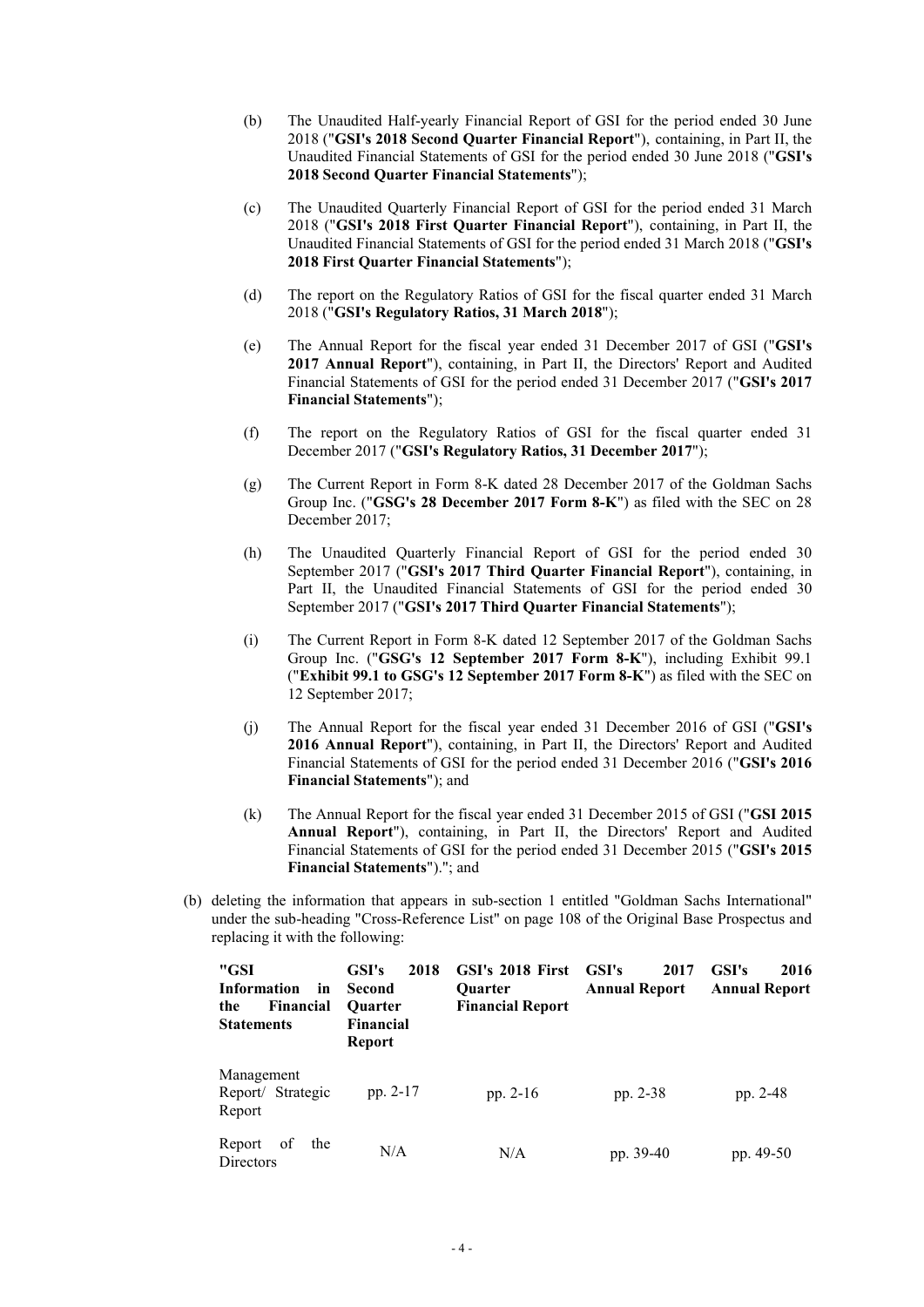| <b>Balance Sheet</b>                                        | p. 19    | p. 18      | p. 47     | p. 54      |
|-------------------------------------------------------------|----------|------------|-----------|------------|
| Profit and Loss<br>Account                                  | p. 18    | p. 17      | p. 46     | p. 53      |
| οf<br>Statement<br>Cash Flows                               | p. 21    | p. 20      | p. 49     | p. 56      |
| <b>Notes</b><br>the<br>to<br>Financial<br><b>Statements</b> | p. 22-38 | $p. 21-38$ | pp. 50-85 | pp. 57-91  |
| Independent<br>Auditors' Report                             | N/A      | N/A        | pp. 41-45 | pp. 51-52" |

#### 2. **Amendments to the section entitled "Goldman Sachs International"**

The information in the section entitled "Goldman Sachs International" is amended and supplemented by:

(a) deleting the fourth paragraph under the sub-heading "General Information on Goldman Sachs International" on page 631 of the Original Base Prospectus and replacing it with the following:

"There have been no principal investments made by GSI since the date of its last published financial statements. A description of GSI's principal future investments on which its management body has already made firm commitments may be found in Note 16 of the "Notes to the Financial Statements" at page 28 of GSI's 2018 Second Quarter Financial Report, which has been incorporated by reference into this Base Prospectus as set out above."; and

(b) deleting the information under the sub-heading entitled "Selected Financial Information" on pages 633 to 634 of the Original Base Prospectus and replacing it with the following:

#### "**Selected Financial Information**

The selected financial information set out below has been extracted from (i) GSI's 2017 Financial Statements and (ii) GSI's 2016 Financial Statements, which have been audited by PricewaterhouseCoopers LLP and on which PricewaterhouseCoopers LLP issued an unqualified audit report and (iii) GSI's 2018 Second Quarter Financial Statements, which have not been audited.

GSI's 2017 Financial Statements and GSI's 2016 Financial Statements have been prepared in accordance with FRS 101. GSI's 2018 Second Quarter Financial Statements have been prepared in accordance with FRS 104. GSI's 2017 Financial Statements, GSI's 2016 Financial Statements and GSI's 2018 Second Quarter Financial Statements are incorporated by reference into this Base Prospectus. The financial information presented below should be read in conjunction with the financial statements included in such documents, the notes thereto and report thereon. The following table shows selected key historical financial information in relation to GSI:

|                          | As at and for the six months ended<br>(unaudited) |                     | As at and for the year ended |               |  |
|--------------------------|---------------------------------------------------|---------------------|------------------------------|---------------|--|
| <i>(in USD millions)</i> | <b>30 June 2018</b>                               | <b>30 June 2017</b> | 31 December 2017             | 31 December   |  |
| <b>Operating Profit</b>  | 1.694                                             | 1.150               | 2,389                        | 2016<br>2,280 |  |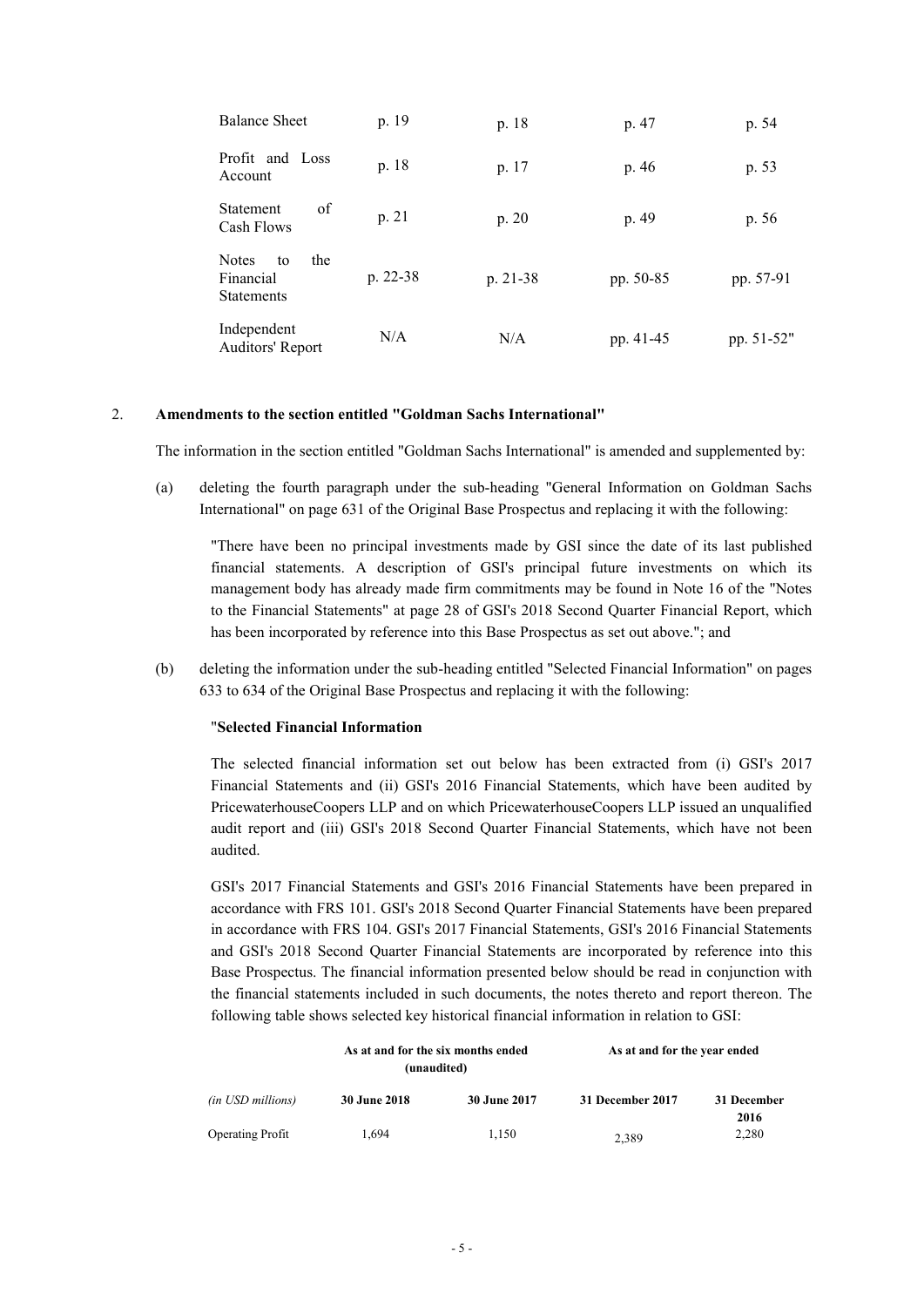| Profit on ordinary<br>before<br>activities<br>taxation | 1,574               | 966 | 2,091            | 1,943               |  |
|--------------------------------------------------------|---------------------|-----|------------------|---------------------|--|
| Profit<br>for<br>the<br>financial period               | 1,172               | 715 | 1,557            | 1,456               |  |
|                                                        | As of (unaudited)   |     | As of            |                     |  |
| (in USD millions)                                      | <b>30 June 2018</b> |     | 31 December 2017 | 31 December<br>2016 |  |
| <b>Fixed Assets</b>                                    | 270                 |     | 210              | 140                 |  |
| <b>Current Assets</b>                                  | 978,628             |     | 939,683          | 934,129             |  |
| Total<br>Shareholders'<br>Funds                        | 33,085              |     | 31,701           | 27,533"             |  |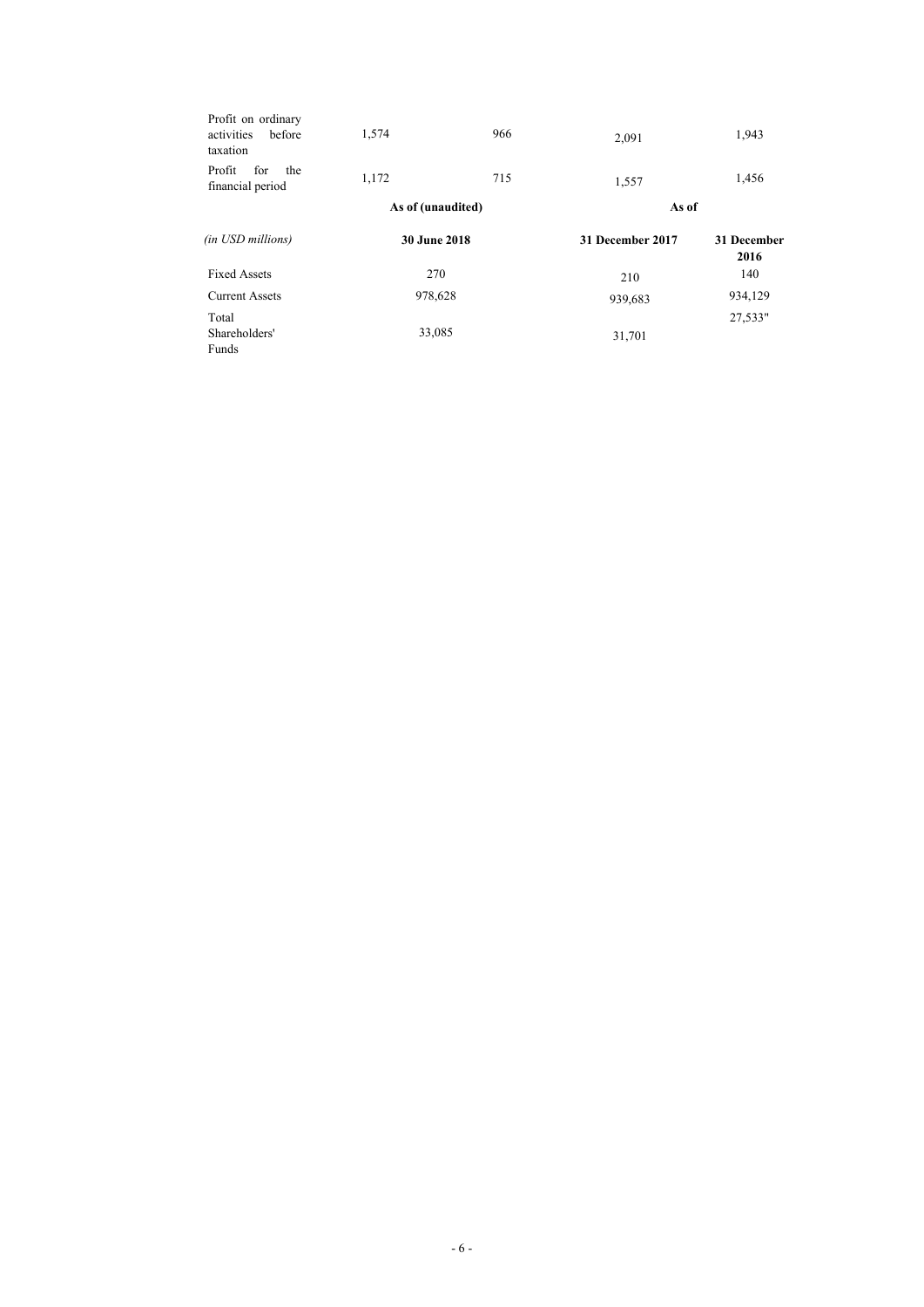#### 3. **Amendments to the section entitled "General Information"**

The information in the section entitled "General Information" is amended and supplemented by:

(a) deleting the paragraph setting out the no significant change and no material adverse change statements relating to GSI in sub-section 3 (*No significant change and no material adverse change*) on page 722 of the Original Base Prospectus and replacing it with the following:

"There has been no significant change in the financial or trading position of GSI since 30 June 2018. There has been no material adverse change in the prospects of GSI since 31 December 2017."

(b) deleting sub-section 4 (*Litigation*) on page 722 of the Original Base Prospectus and replacing it with the following:

### "**4 Litigation**

Save as disclosed in (i) "Legal Proceedings" of Note 26 to the Financial Statements (pages 69 and 70) of GSI's 2017 Annual Report and (ii) "Legal Proceedings" of Note 16 to the Financial Statements (Unaudited) (pages 28 to 30) of GSI's 2018 Second Quarter Financial Report, there have been no governmental, legal or arbitration proceedings (including any such proceedings which are pending or threatened of which GSI or GSW is aware) during the 12 months before the date of this Base Prospectus which may have, or have had in the recent past, significant effects on GSI and GSW."; and

(c) deleting sub-section 5 (*Availability of Documents*) on pages 722 to 723 of the Original Base Prospectus and replacing it with the following:

## "**5. Availability of Documents**

For so long as any Securities shall be outstanding or may be issued under the Programme, copies of the following documents may be obtained free of charge upon request during normal business hours from the specified office of the Issuers and the office of the Paying Agent in Luxembourg and each of the Paying Agents:

- (i) the constitutional documents of GSI;
- (ii) the constitutional documents of GSW;
- (iii) GSI's 2018 Second Quarter Financial Report;
- (iv) GSI's 2018 First Quarter Financial Report;
- (v) GSI's Regulatory Ratios, 30 June 2018;
- (vi) GSI's Regulatory Ratios, 31 March 2018;
- (vii) GSI's Regulatory Ratios, 31 December 2017;
- (viii) GSI's 2017 Third Quarter Financial Report;
- (ix) GSI's 2017 Annual Report;
- (x) GSI's 2016 Annual Report;
- (xi) GSI's 2015 Annual Report;
- (xii) GSW's 2017 Interim Financial Statements;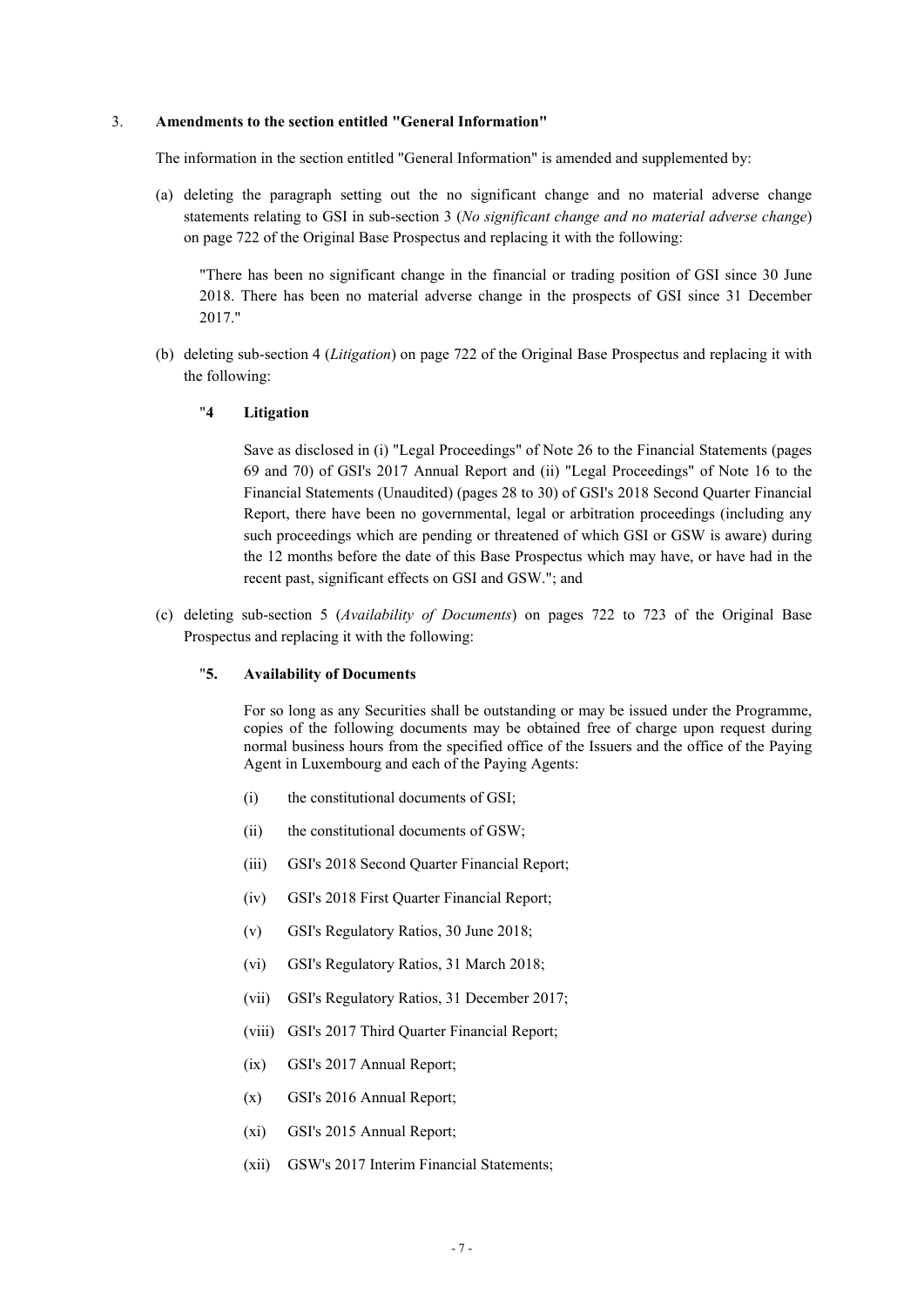- (xiii) GSW's 2017 Financial Statements;
- (xiv) GSW's 2016 Financial Statements;
- (xv) GSW's 2015 Financial Statements;
- (xvi) GSG's 28 December 2017 Form 8-K;
- (xvii) GSG's 12 September 2017 Form 8-K;
- (xviii) the Guarantees;
- (xix) the Programme Agency Agreement;
- (xx) the Deed of Covenant and the Cayman Deed of Covenant;
- (xxi) the Final Terms for each Tranche or Series of Securities that are listed on the Official List of the Luxembourg Stock Exchange or any other stock exchange;
- (xxii) a copy of the Base Prospectus;
- (xxiii) a copy of any supplement to the Base Prospectus and Final Terms; and
- (xxiv) all reports, letters and other documents, balance sheets, valuations and statements by any expert any part of which is extracted or referred to in this Base Prospectus."

#### **Responsibility**

Each of GSI and GSW accepts responsibility for the information given in this Prospectus Supplement and confirms that, having taken all reasonable care to ensure that such is the case, the information contained in this Prospectus Supplement is, to the best of their knowledge, in accordance with the facts and does not omit anything likely to affect its import.

#### **Interpretation**

To the extent that there is any inconsistency between (a) any statement in this Prospectus Supplement and (b) any other statement in or incorporated by reference into the Base Prospectus, the statements in (a) above will prevail.

References to the Base Prospectus shall hereafter mean the Base Prospectus as supplemented by this Prospectus Supplement.

#### **U.S. notice**

This Prospectus Supplement is not for use in, and may not be delivered to or inside, the United States.

The date of this Prospectus Supplement is 23 August 2018

 $\overline{\phantom{a}}$  , and the contract of the contract of the contract of the contract of the contract of the contract of the contract of the contract of the contract of the contract of the contract of the contract of the contrac